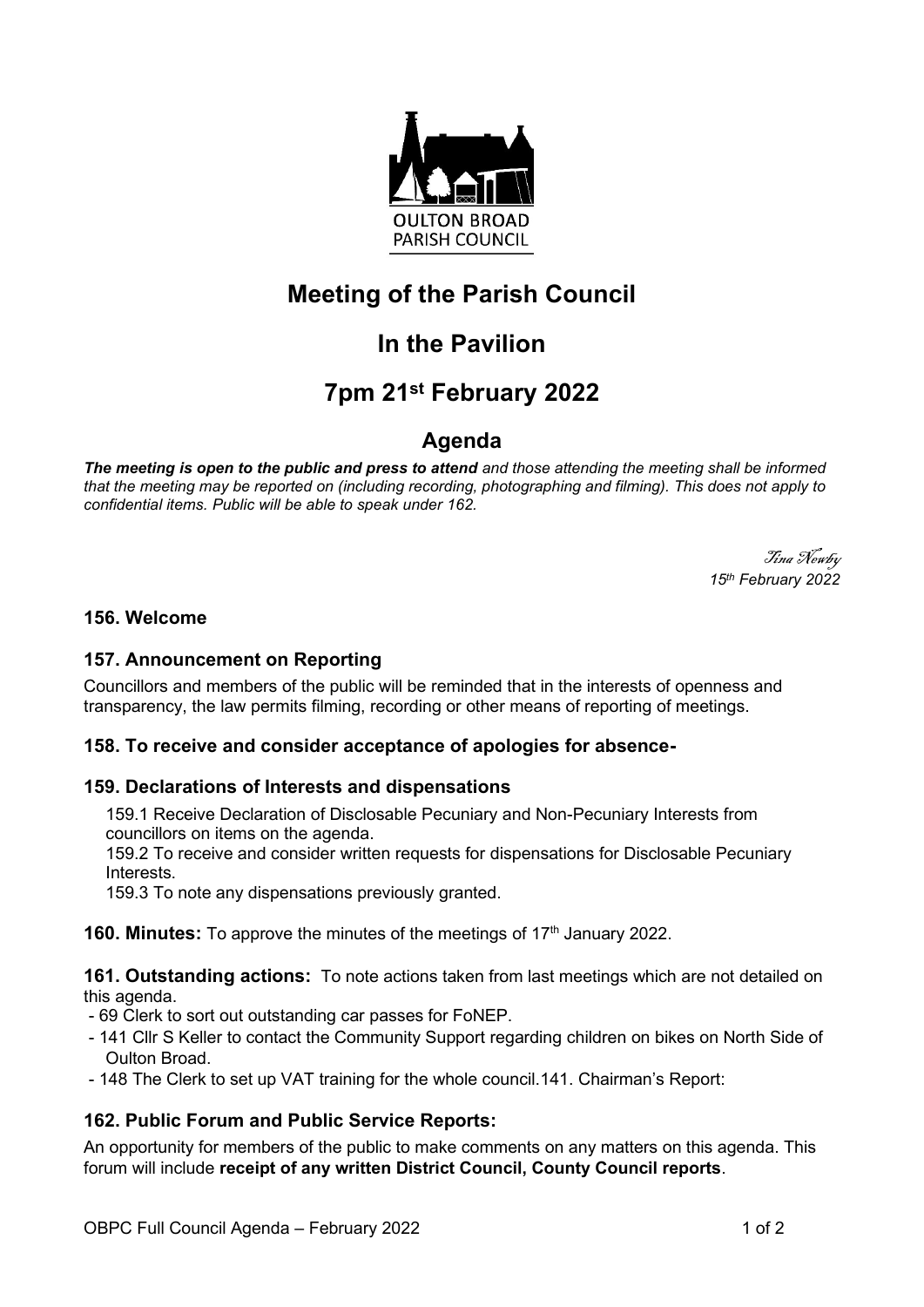**163. To receive an update from FoNEP and agree any necessary action:**

**164. To receive an update on the works being undertaken for FoNEP workshop and agree additional quotes:**

**165. To receive an update on the new office and agree any action:**

**166. To receive an update on the migration of the OBPC emails and agree a way forward:**

**167. To approve the payments for this month and in between meetings:**

**168. To note the reconciliations of the bank statements outstanding for January 2022.**

**169. To update Councillors on any meetings relating to Parish since last meeting:**

**170. To discuss any health and safety issues relating to the Parish and agree any action:**

**171. To discuss the way forward for staff's file sharing and agree any action:**

**172. To note the fees for O A Chapman to value all the assets for insurance, £700:**

**173. To discuss the cost of visit to obtain a value for the memorial £150.00:**

**174. To discuss the fact that the park gates are left open now, and not previously closed through the night, and agree any action:**

**175. To note the change of date for the Annual Parish Meeting and confirm the date for the Full Council meeting April:**

**176. To note the date for the Internal Audit**

**177. To note any correspondence received since last meeting:**

**178. Items for the next Agenda:**

**To note date of next Council Meeting and Committee Meetings: Planning 7th March 4pm** and 21<sup>st</sup> March 6pm 2022, Finance Committee Thursday 3<sup>rd</sup> March 2022 6pm, Full Council 21<sup>st</sup> March 2022 7pm. NEP Trust 21<sup>st</sup> March 2022, Events and Tourism TBC

**179. To resolve that under the Public Bodies (Admission to Meetings) Act 1960, the public be excluded from the Meeting on the grounds that publicity would be prejudicial to public interest by reason of the confidential nature of the business to be transacted:**

To discuss assets and staffing issues and agree any action: